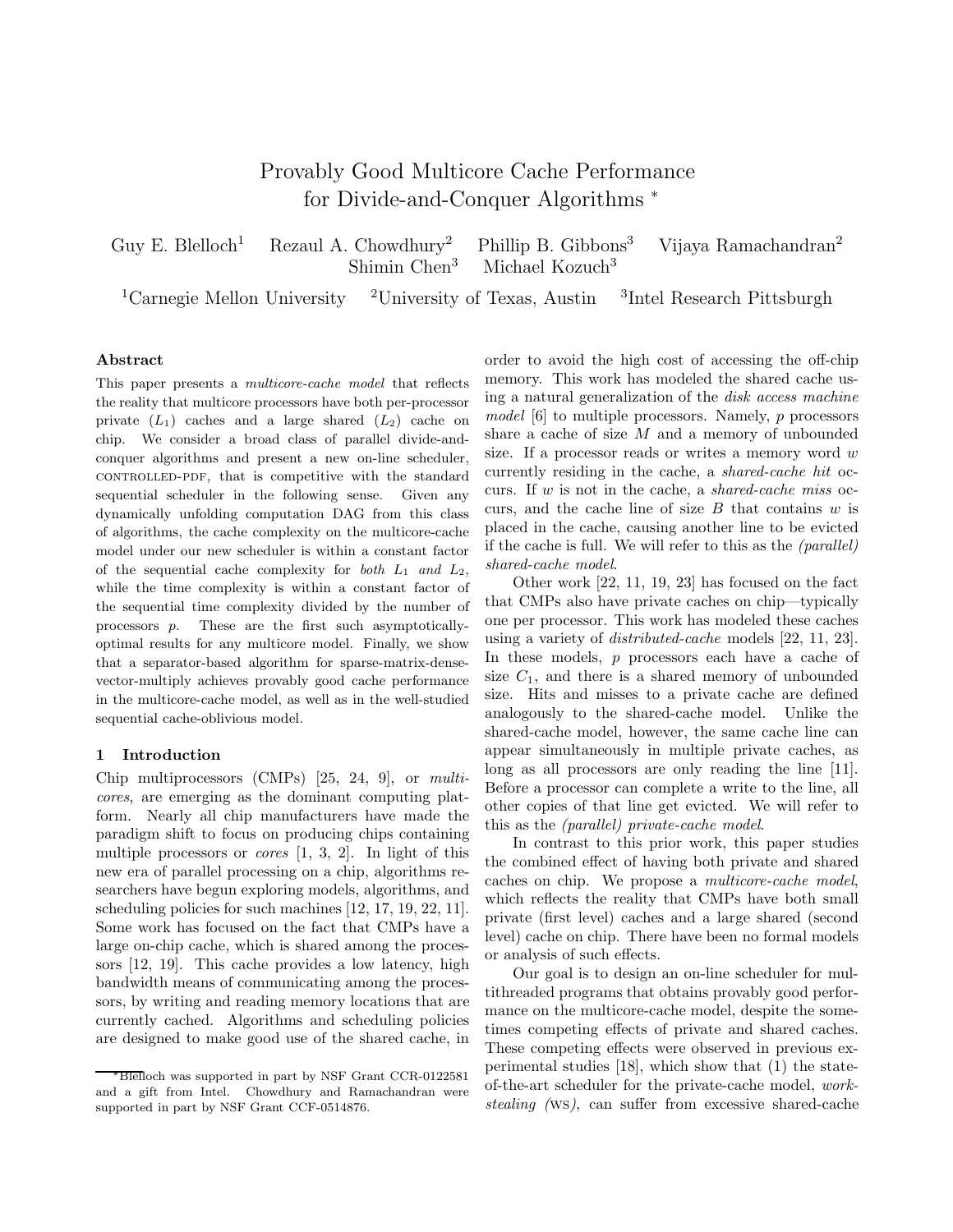

Figure 1: Multicore-cache model.

misses on CMP architectures, and conversely, (2) the state-of-the-art scheduler for the shared-cache model, parallel depth-first (PDF), can suffer from excessive private-cache misses on CMP architectures.

In this paper, we consider a broad class of parallel divide-and-conquer algorithms, and show that a new on-line scheduler, CONTROLLED-PDF, achieves provably good cache performance on the multicore-cache model. This class includes mergesort, all-pairs shortest paths, recursive matrix addition, multiplication and inversion, as well as space-efficient parallel Strassen's matrix multiplication and matrix inversion. One of our key results is showing that a separator-based algorithm for sparsematrix-dense-vector multiplication, an important computational kernel, also achieves provably good cache performance in the multicore-cache model (as well as in the well-studied sequential cache-oblivious model [21]).

# 2 A Multicore-Cache Model

Multicore-Cache Model. Our multicore-cache model is a simple combination of the private-cache and shared-cache models. There are  $p > 1$  processors, where each processor has a private  $L_1$  cache of size  $C_1$ and all processors share an  $L_2$  cache of size  $C_2$ , where  $C_2 \geq p \cdot C_1$ . There is also a shared memory of unbounded size, partitioned into data blocks of size B. Each  $L_1$  cache has space for  $C_1/B$  data blocks; the  $L_2$ cache has space for  $C_2/B$  data blocks. See Figure 1. Initially, all caches are empty and the input resides in the shared memory. Blocks are moved or copied between the various caches and the memory as a result of processors' read or write requests. A processor requesting to read a block must first fetch a copy of the block into its  $L_1$  cache, if it is not already there. The same block may continue to reside in other caches and/or the memory. A processor requesting to write a block must first fetch the block into its  $L_1$  cache, if it's not already there, and this copy must be the only copy of the block in the caches or memory—all other copies are removed

(invalidated). (In CMPs, this rule is enforced automatically by the hardware.) A block can also be removed (evicted) from a cache to make room for another block. Before the sole copy of a block is evicted, it must be moved to either another cache or to the memory.

This model reflects nearly all existing CMPs, leaving unspecified several aspects where CMPs tend to differ. For example, some CMPs may enforce inclusion, which requires that every block in some  $L_1$  is also in the  $L_2$ , and every block in the  $L_2$  is also in memory (in the case of a block that is being written, the  $L_2$  and memory blocks are marked as "stale"). In addition, the cache replacement policies, which determine what block gets evicted, may differ. For concreteness, we will assume a least-recently-used (LRU) replacement policy: For the  $L_1$  cache, the least recently read or written block by its associated processor is evicted. For the  $L_2$  cache, the block that has been least recently either added to the  $L_2$  or copied to an  $L_1$  is evicted. Note that this is one of several possible definitions of LRU for CMPs, and it idealizes real-world policies by assuming perfect LRU over the entire cache. Our asymptotic results hold (i) whether there is inclusion or not, and (ii) for a variety of LRU policies, as well as other well-studied replacement policies such as an optimal policy (as in [22]).

On-line Schedulers and PDF. As is common, we model a computation as a DAG that unfolds dynamically as the computation proceeds. Each node  $v$  in the DAG corresponds to a sequence of  $w<sub>v</sub>$  operations (local computations, reads, or writes) to be executed by a processor; we say  $w_v$  is the *weight* of node v. Edges in the DAG correspond to serial dependences between the nodes. An on-line scheduler assigns nodes of the DAG to processors, as the DAG unfolds. A node is ready if all its ancestor nodes have executed. An assigned node may be executed on a processor if and only if it is ready.

The standard sequential execution of a computation DAG is according to a depth-first topological sort of the DAG (a 1DF-schedule). In a PDF-scheduler  $[13, 12]$ , a processor completing a node is assigned the ready node that the 1DF-schedule would have executed earliest among the ready nodes. (Previous work [13, 14] has shown how the PDF-schedule can be generated online without having to precompute a 1DF-schedule, for multithreaded computations with nested fork-join parallelism, including divide-and-conquer algorithms, and even with synchronization variables.) In Section 3, we will define a new scheduler, called CONTROLLED-PDF, which is a hybrid of the 1DF and PDF schedulers.

Complexity Metrics. We consider three performance metrics for an algorithm (i.e., a multithreaded computation) scheduled according to a given on-line scheduler. The time complexity is the makespan of the schedule,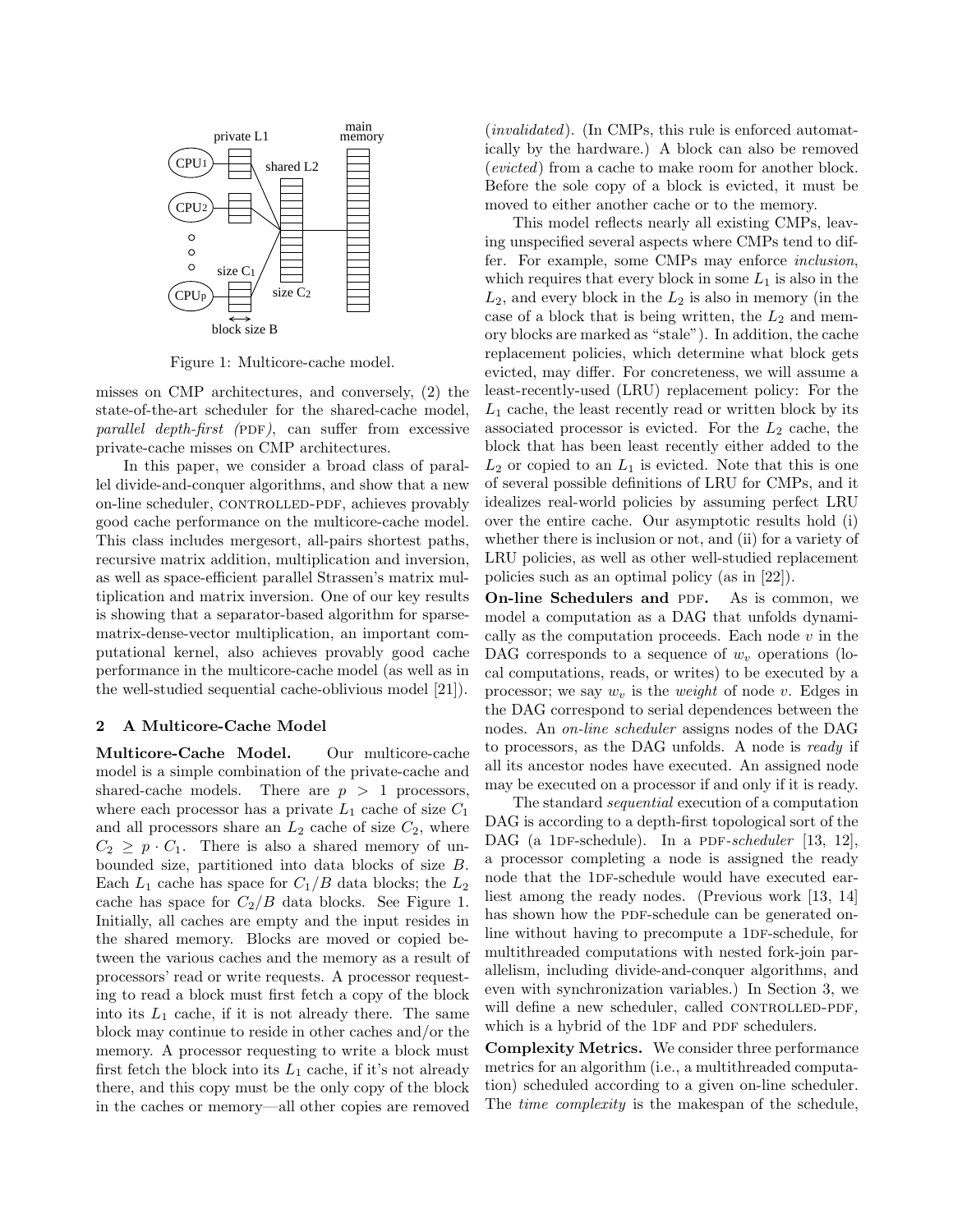measured in terms of the number of operations (i.e., assuming each operation takes unit time). It can be viewed as the number of parallel steps of the algorithm. A processor *i* incurs an  $L_1$ -hit ( $L_1$ -miss) if it requests to read or write a block that was (was not) already in i's  $L_1$  cache. Our second metric, the  $L_1$ -cache complexity, is the number of  $L_1$ -misses summed over all the  $L_1$ caches. Finally, an  $L_2$ -hit ( $L_2$ -miss) occurs if a processor requests a block not in its  $L_1$  cache that is either (neither) in the  $L_2$  cache or (nor) in another  $L_1$  cache at the time of the request. (This definition reflects the fact that in real-world CMPs, a processor can grab a block residing in another  $L_1$  cache without paying the cost of going to memory.) The  $L_2\text{-}cache\ complexity$  is the number of  $L_2$ -misses.

Although we do not explicitly compute an overall running time that incorporates all three metrics, we note that typical CMP latencies are roughly one cycle for an  $L_1$ -hit, 20 cycles for an  $L_1$ -miss that is an  $L_2$ -hit, and 300 cycles for a memory access (i.e., an  $L_2$ -miss).

In this paper, our goal is to design a parallel scheduler for the multicore-cache model that is competitive with the standard sequential scheduler for the standard 3-level  $(L_1/L_2/memory)$  sequential cache model, in the following sense. Given any computation DAG, the cache complexity under our parallel scheduler is within a constant factor of the sequential cache complexity for both  $L_1$  and  $L_2$ , while the time complexity is within a constant factor of the sequential time complexity divided by p. Here, both models have the same cache sizes  $C_1$ and  $C_2$ . This paper presents the first such results, for a broad class of DAGs defined by divide-and-conquer algorithms.

Related Work. While there have been a number of systems papers addressing the combined effects of private and shared caches on CMPs [28, 20, 30], prior theory papers have considered only private caches or shared caches in isolation. Our (3-level) multicorecache model, in contrast, models both. Previous multilevel (i.e., > 2-level) cache hierarchy models [5, 8] have studied one of two extremes: either all the levels are shared or all the levels (except for the last) are private. The former is amenable to study under the cache-oblivious framework [21], which shows that by optimizing for a simple 2-level sequential cache model with unknown cache size M and unknown block size B, one can optimize for an arbitrary sequential multilevel cache hierarchy. The latter reduces to independent sequential hierarchies sharing a memory, which again is amenable to cache-oblivious treatment. In contrast, it is an open question whether the combination of private and shared caches in CMPs, which we seek to model in our multicore-cache model, is amenable to a cacheoblivious framework. We observe, however, that the divide-and-conquer algorithms studied in this paper are indeed cache-oblivious—only the scheduler needs to know the machine's cache parameters, as detailed later.

Bender et al. [11] proposed a concurrent cacheoblivious model, which provides a 2-level parallel private-cache model comprised of p processors each with a private cache of unknown size  $M/p$ , and an unknown block size B. However, shared caches were not considered, and optimizing for this model has not been shown to optimize for a more multi-level hierarchy. Acar et al. [4] provided a strong bound on the private cache complexity of work-stealing (ws). Other 2-level privatecache models [15, 22, 23] assume a consistency model for data blocks that is significantly weaker than nearly all existing multiprocessors. As these models only reduce the number of misses compared to the model we propose, the upper bounds we show hold under such weaker consistency models.

Note that our multicore-cache model, which applies to the 3 levels of private- $L_1$ /shared- $L_2$ /shared-memory, also applies to the 3 levels of private-cache/sharedmemory/shared-disk. Narlikar [27] presented a scheduler for this latter context, which combined PDF and WS to get the provably small memory usage of PDF together with the good cache performance of work-stealing (ws). However, the cache performance was only shown experimentally, for certain benchmarks, and it is possible to construct DAGs for which the scheduler will suffer excessive cache misses.

The challenge for scheduling in CMPs (and our multicore-cache model) is that the private and shared caches have sometimes competing demands. For good shared-cache performance, it is desirable to have the processors working on the same cache blocks at the same time—that way, the processors re-use blocks currently in the shared cache, instead of incurring misses caused by evicting one another's blocks. For good private-cache performance, in contrast, it is desirable to have the processors working on disjoint sets of cache blocks at any given time (unless all processors are reading) —this avoids misses caused by "ping-ponging" cache blocks back and forth between the private caches. None of the prior work showed how to achieve both provably-good shared-cache and private-cache performance from a single scheduler, which is the result we present in this paper for a large class of divide-andconquer algorithms.

3 Cache-Efficient Scheduling for DC Algorithms 3.1 Hierarchical Divide-and-Conquer Algorithms. Divide-and-conquer (DC) algorithms often have good parallelism, and here we consider hierarchical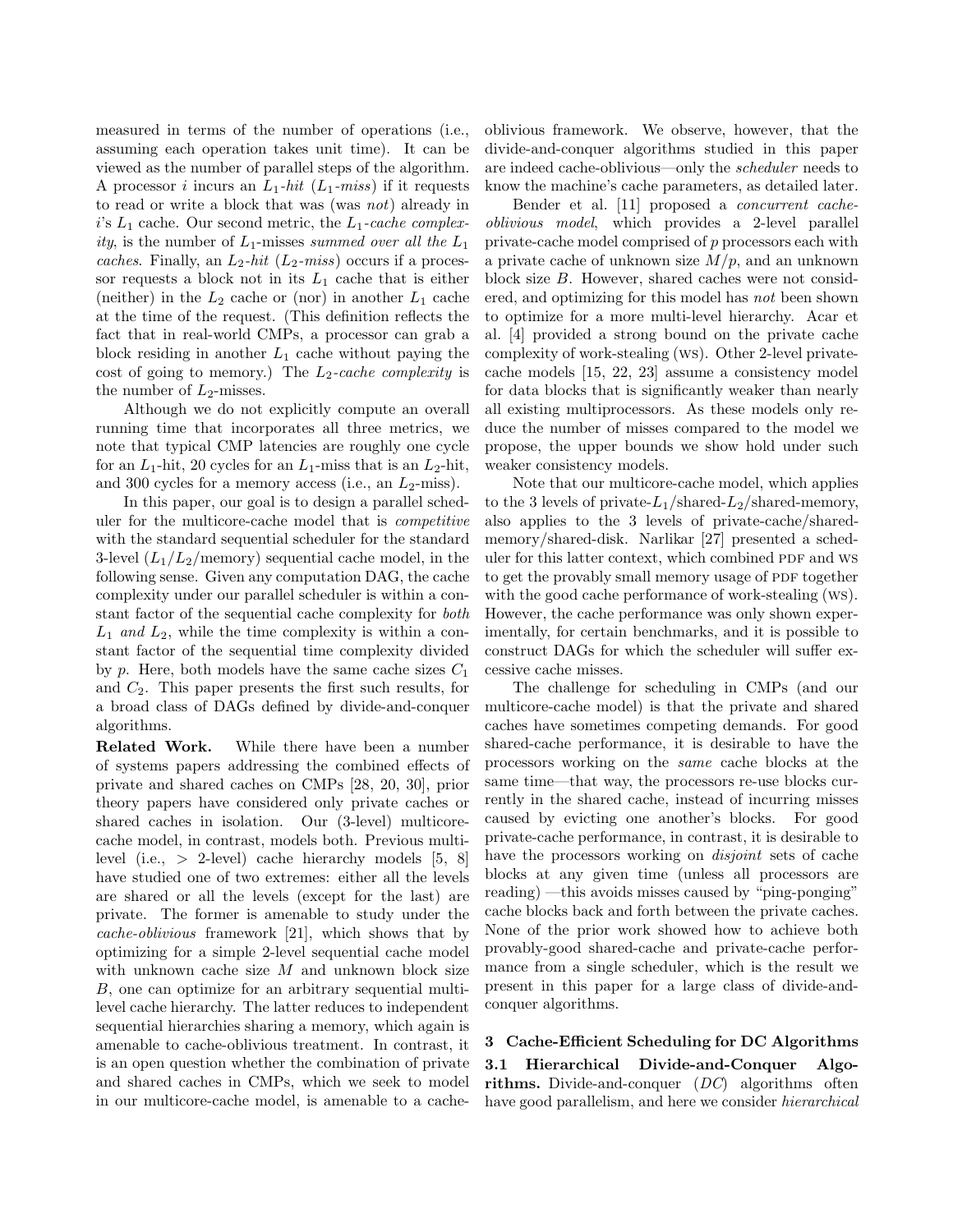DC, where the divide and combine steps are themselves solvable using the divide-and-conquer technique. Thus, the sequential time complexity,  $T_k(n)$ , and the sequential cache complexity,  $Q_k(C, n)$ , of these algorithms can be described by the following set of Hierarchical Recurrence Relations (HR) of type k, for some  $k \geq 1$ .

(3.1) 
$$
T_k(n) = t_k(n) + a_k \cdot T_k(n/b_k) + \sum_{i=1}^{k-1} a_{k,i} \cdot T_i(n/b_i)
$$

(3.2) 
$$
Q_k(C, n) = q_k(C, n) + a_k \cdot Q_k(C, n/b_k) + \sum_{i=1}^{k-1} a_{k,i} \cdot Q_i(C, n/b_i)
$$

with base conditions  $T_k(n) = \Theta(1)$  for  $n \leq 1$ , and  $Q_k(C, n) = \Theta(S(n))$  for  $S(n) \leq C$ , where  $S(n)$  is the total space needed to hold the input and output of a DC subproblem of size  $n$ , and  $C$  is the size of the cache. In our results, we assume that a constant factor change in the subproblem input size  $n$  results in a constant factor change in space  $S(n)$ , that is,  $S(\Theta(n)) = \Theta(S(n))$ .

In recurrences 3.1 and 3.2,  $a_k \ge 1$ ,  $a_{k,i} \ge 0$ ,  $b_k > 1$ and  $b_i > 1$  are integer constants, and  $a_{k,k-1} \geq 1$  if  $k > 1$ . In the applications we present in this section 3,  $t_k(n)$  and  $q_k(n)$  are both  $O(1)$ . However, Observation 3.1 below holds for the much larger values of  $t_k(n) = \mathcal{O}\left(1 + n^{\beta(k)-\epsilon} \cdot \log^{\gamma(k)-1} n\right)$  and  $q_k(C, n) =$  $\circ$  $\left(1+C\left(\frac{n}{S^{-1}(C)}\right)^{\beta(k)-\epsilon}\log^{\gamma(k)-1}\left(\frac{n}{S^{-1}(C)}\right)\right)$ , where  $\beta(k) = \max_i \left\{ \log_{b_i} a_i \right\}, \gamma(k) = \sum_{i=1}^k \left| \log_{b_i} a_i = \beta(k) \right|,$ and  $\epsilon > 0$  is an arbitrarily small constant. Here,  $|\mathcal{E}|$ is used to denote the value of Boolean expression  $\mathcal{E}$ . These larger values are used in the algorithm for edge separable graphs given in section 4.

OBSERVATION 3.1. The solutions to recurrences 3.1  
and 3.2 are 
$$
T_k(n) = \Theta\left(n^{\beta(k)} \cdot \log^{\gamma(k)-1} n\right)
$$
, and  
 $Q_k(C, n) = \Theta\left(C \cdot \left(\frac{n}{S^{-1}(C)}\right)^{\beta(k)} \cdot \log^{\gamma(k)-1}\left(\frac{n}{S^{-1}(C)}\right)\right)$ .

Recurrences 3.1 and 3.2 describe DC algorithms that invoke any finite number of other DC algorithms as subroutines. This is more general than simple DC algorithms that invoke at most two types of other DC algorithms (for divide and combine steps). For instance, FW-APSP (mentioned below) is an instance of this more general class.

The HR class includes many important DC algorithms, including recursive matrix addition (MA) and cache-oblivious matrix multiplication (CO-MM) [21], both type 1; divide-and-conquer merge (Merge) [7] and Strassen's matrix multiplication (St-MM) [29], both type 2; and merge-sort (Msort), Strassen's matrix inversion (St-MI) [29] and cache-oblivious Floyd-Warshall APSP  $(FW-APSP)$  [19], all type 3. In all of these applications,  $t_k(n)$  and  $q_k(C, n)$  are  $O(1)$ .

Performance on Multicores. In order for an HR algorithm to perform well on multicores, three ingredients are required:

1. Parallelism. Some of the recursive subproblems should be computable in parallel with each other, otherwise no speed-up is achievable.

In the multicore setting, the number of processors  $p \leq \frac{C_2}{C_1} \ll$  input size, since we assume the input does not fit in  $L_2$ . Thus we are not concerned here with the polylog time for parallel algorithms considered in the NC setting, but rather with a more moderate level of parallelism.

2. Space Usage. The space needed to solve the HR algorithm with  $p$  processors should be within a constant factor of the sequential space. Otherwise not only would the space requirements for the computation increase, but the cache complexity would increase as well.

The naive parallelization of St-MM is an example HR computation whose space usage increases as a function of number of processors used.

3. Cache Efficiency. Given an HR algorithm with good parallelism and parallel space efficiency, the cache complexity of both  $L_1$  and  $L_2$  caches should be comparable to the sequential cache complexity.

In the following, we will use the term *multicore HR* algorithm to denote a parallel HR algorithm whose parallel space complexity is within a constant factor of its sequential space complexity.

All of the example HR algorithms mentioned earlier have a fair amount of parallelism in them. All of them, except for the straightforward parallelization of Strassen's MM and MI, also are multicore HR algorithms, i.e., they have good parallel space complexity. Table 1 lists the recurrences for sequential running time, and the inherent parallelism (i.e., critical path length) in the algorithms we consider. The parallel running time of an algorithm with a given number of processors can be obtained by combining the solutions to these recurrences using Brent's principle [16].

Under the multicore-cache model, the number of misses for these algorithms for either the  $L_1$  or  $L_2$ cache could be quite large unless the parallel tasks are properly scheduled. In the next section we describe the CONTROLLED-PDF scheduler for multicore HR algorithms which schedules tasks on multicore processors so that both the  $L_1$  and  $L_2$  cache complexities are within a constant factor of the sequential cache complexity,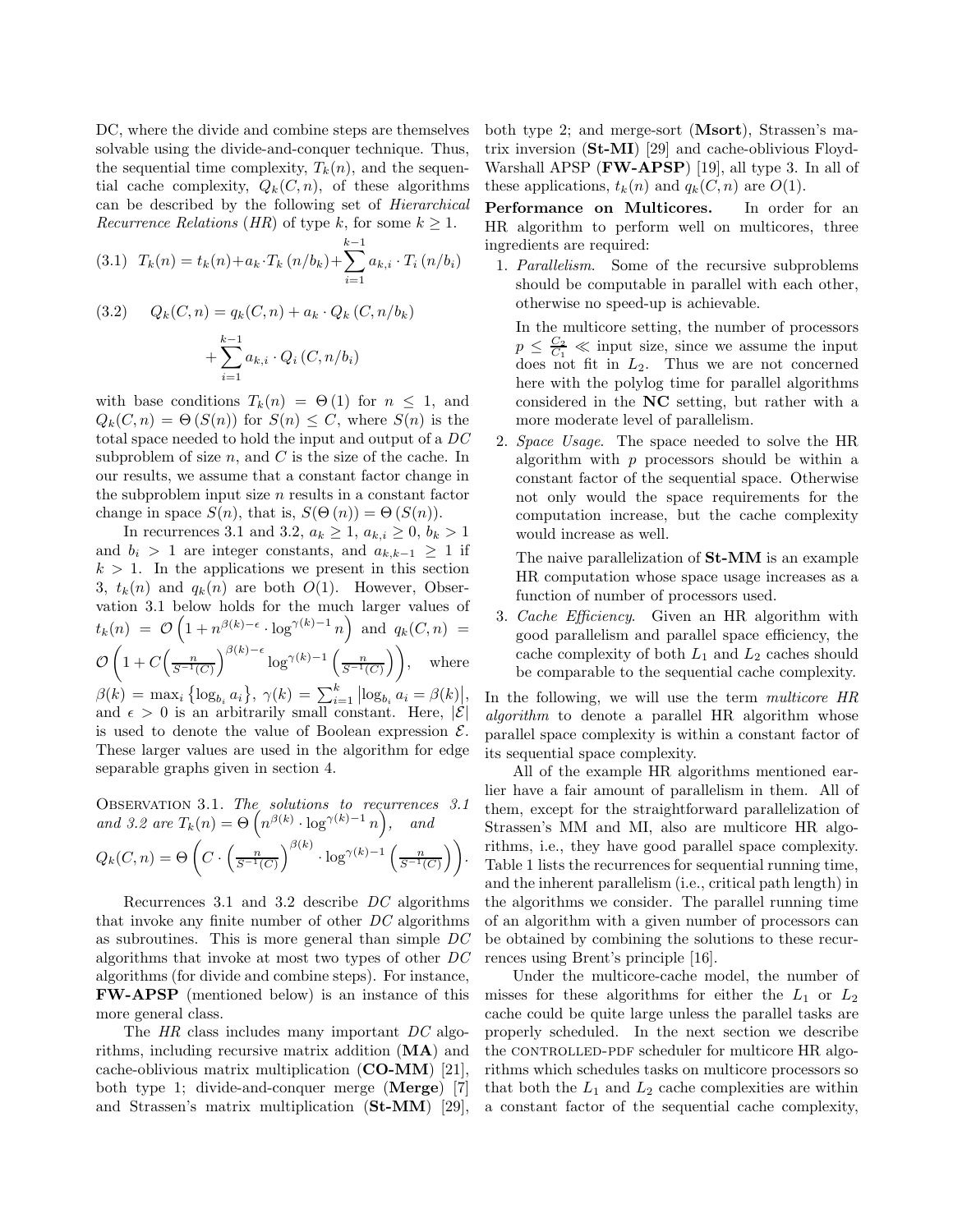| $ \textbf{Algorithm} \text{Type} $ | HR.                         | Recurrences for Running Time                                                                                                                                                                                                                                                                                                                                                                                                                                                                                                                                  |  |  |  |  |  |
|------------------------------------|-----------------------------|---------------------------------------------------------------------------------------------------------------------------------------------------------------------------------------------------------------------------------------------------------------------------------------------------------------------------------------------------------------------------------------------------------------------------------------------------------------------------------------------------------------------------------------------------------------|--|--|--|--|--|
| МA                                 |                             | $T_1^{\text{MA}}(n) = 4T_1^{\text{MA}}\left(\frac{n}{2}\right), T_{1,\infty}^{\text{MA}}(n) = T_{1,\infty}^{\text{MA}}\left(\frac{n}{2}\right)$                                                                                                                                                                                                                                                                                                                                                                                                               |  |  |  |  |  |
| CO-MM                              |                             | $T_1^{\text{CO-MM}}(n) = \mathcal{O}(1) + 8T_1^{\text{CO-MM}}(\frac{n}{2}), T_{1,\infty}^{\text{CO-MM}}(n) = \mathcal{O}(1) + 2T_{1,\infty}^{\text{CO-MM}}(\frac{n}{2})$                                                                                                                                                                                                                                                                                                                                                                                      |  |  |  |  |  |
| St-MM<br>$St-MI$                   | 2<br>3                      | see Section 3.3.1                                                                                                                                                                                                                                                                                                                                                                                                                                                                                                                                             |  |  |  |  |  |
| $n^3$ -MI                          | $\overline{2}$              | $T_2(n) = 4T_1^{\text{MA}}\left(\frac{n}{2}\right) + 6T_1^{\text{CO-MM}}\left(\frac{n}{2}\right) + 2T_2\left(\frac{n}{2}\right), T_{2,\infty}(n) = 4T_{1,\infty}^{\text{MA}}\left(\frac{n}{2}\right) + 5T_{1,\infty}^{\text{CO-MM}}\left(\frac{n}{2}\right) + 2T_{2,\infty}\left(\frac{n}{2}\right)$                                                                                                                                                                                                                                                          |  |  |  |  |  |
| <b>FW-APSP</b><br>(IGEP)           | 3                           | $T_1(n) = \mathcal{O}(1) + 8T_1(\frac{n}{2}), T_{1,\infty}(n) = \mathcal{O}(1) + 2T_{1,\infty}(\frac{n}{2})$<br>$T_2(n) = \mathcal{O}(1) + 4T_1\left(\frac{n}{2}\right) + 4T_2\left(\frac{n}{2}\right), T_{2,\infty}(n) = \mathcal{O}(1) + 2T_{1,\infty}\left(\frac{n}{2}\right) + 2T_{2,\infty}\left(\frac{n}{2}\right)$<br>$T_3(n) = \mathcal{O}(1) + 2T_1\left(\frac{n}{2}\right) + 4T_2\left(\frac{n}{2}\right) + 2T_3\left(\frac{n}{2}\right), T_{3,\infty}(n) = \mathcal{O}(1) + 2T_{1,\infty}\left(\frac{n}{2}\right) + 2T_{2,\infty}\left(\frac{n}{2$ |  |  |  |  |  |
| Merge                              | $\mathcal{D}_{\mathcal{L}}$ | $T_1(n) = \mathcal{O}(1) + T_1\left(\frac{n}{2}\right), T_{1,\infty}(n) = \mathcal{O}(1) + T_{1,\infty}\left(\frac{n}{2}\right)$<br>$T_2^{\text{Merge}}(n) = T_1\left(\frac{n}{2}\right) + 2T_2^{\text{Merge}}\left(\frac{n}{2}\right), T_{2,\infty}^{\text{Merge}}(n) = T_{1,\infty}\left(\frac{n}{2}\right) + T_{2,\infty}^{\text{Merge}}\left(\frac{n}{2}\right)$                                                                                                                                                                                          |  |  |  |  |  |
| Msort                              | 3                           | $T_3(n) = \mathcal{O}(1) + T_2^{\text{Merge}}\left(\frac{n}{2}\right) + 2T_3\left(\frac{n}{2}\right), T_{3,\infty}(n) = \mathcal{O}(1) + T_{2,\infty}^{\text{Merge}}\left(\frac{n}{2}\right) + T_{3,\infty}\left(\frac{n}{2}\right)$                                                                                                                                                                                                                                                                                                                          |  |  |  |  |  |

Table 1: Recurrences for time bounds of the DC algorithms considered in this section. Here,  $T_{k,\infty}(n)$  is the inherent parallelism in a  $DC$  algorithm of type k, i.e., the number of parallel steps executed by the algorithm, when given an unlimited number of processors (ignoring caching effects). As shown in recurrences 3.1 and 3.2 (Section 3.1), recurrence for  $Q_k(C, n)$  has structure similar to  $T_k(n)$ , and hence not included in this table.

and where optimal parallelism is achieved provided the multicore HR algorithm has sufficient parallelism. We show that this scheduler achieves optimal speed-up and cache-efficiency for several HR algorithms, including the ones mentioned earlier. For Strassen's algorithms, we achieve this by presenting an alternate parallelization to the naive method.

3.2 Controlled-PDF Scheduler for Multicore HR Algorithms. Consider the multicore-cache model in which  $C_2 \ge \alpha \cdot C_1$  (the model requires  $\alpha \ge p$ ). The scheduling algorithm uses knowledge of  $C_1$  and p, but the algorithm written by the user does not make use of these parameters, and specifies parallelism through forks and joins. The user needs to specify the space complexity function  $S(n)$  mentioned earlier as well as r, the ratio between the parallel and sequential space usage of the algorithm, which is assumed to be a constant.

Let G denote the computation DAG of the given HR algorithm. The scheduler first transforms  $G$  as follows which can be performed on-the-fly during execution.

Let  $\mu = 1/r$ . The scheduler chooses  $n_1 = S^{-1}(C_1)$ and  $n_2 = S^{-1}(\alpha \cdot \mu \cdot S(n_1))$ . It contracts each sub-DAG of G corresponding to a recursive function call on an input of size  $n_2$  to an  $L_2$ -supernode. We denote the contracted graph by  $C_2(G)$ . During this process the scheduler contracts all subDAGs corresponding to type-j recurrence before contracting any subDAG corresponding to type- $(j - 1)$ , for any j. For each  $L_2$ supernode  $v$  the scheduler considers its corresponding subDAG in G, and contracts each subsubDAG of this subDAG corresponding to a recursive function call on an input of size  $n_1$  to an  $L_1$ -supernode. The contracted

subDAG is denoted by  $C_1(v)$ . As before, it contracts all type-j subsubDAGs before contracting any type- $(j-1)$ subsubDAG.

Now the CONTROLLED-PDF scheduler is defined on G as follows. The scheduler considers the nodes (i.e.,  $L_2$ -supernodes) of  $C_2(G)$  one at a time, in order of a 1DF-schedule. Within each  $L_2$ -supernode  $v$ , it schedules the  $L_1$ -supernodes of  $C_1(v)$  according to a PDF-schedule, using all  $p$  processors. Each  $L_1$ -supernode scheduled on a processor is executed entirely on that processor. After all  $L_1$ -supernodes of an  $L_2$ -supernode have been executed, the scheduler moves on to the next  $L_2$ supernode.

We now show that under this schedule, the number of cache misses in both the  $L_1$  and  $L_2$  caches is within a constant factor of the sequential cache complexity.

Lemma 3.1. Consider the multicore-cache model in which  $C_2 \geq \alpha \cdot C_1$ , where  $\alpha \geq p$  is a constant. If a multicore HR algorithm of type  $k \geq 1$  incurs  $\mathcal{Q}_{L_1}(n)$  $L_1$  cache-misses and  $\mathcal{Q}_{L_2}(n)$   $L_2$  cache-misses under the CONTROLLED-PDF-scheduler, then  $(a)$   $\mathcal{Q}_{L_1}(n)$  =  $O(Q_k(C_1, n)),$  and (b)  $Q_{L_2}(n) = O(Q_k(C_2, n)).$ 

*Proof.* (a) The proof is by induction on  $k$ . For the base case  $k = 1$ , consider recurrence 3.2 for sequential cache misses, unraveled to a subproblem of size  $n_1: Q_1(C, n) = (n/n_1)^{\log_{b_1} a_1} \cdot Q_1(C_1, n_1) +$  $\sum_{j=0}^{\log_{b_1}(n/n_1)-1} a_1^j \cdot q_1(C_1, n/b_1^j).$ 

The CONTROLLED-PDF scheduler schedules each subproblem of size  $n_1$  entirely within the  $L_1$  cache of a single processor, hence the total number of cache misses for these problems, which is equal to the cache misses incurred by the computation cor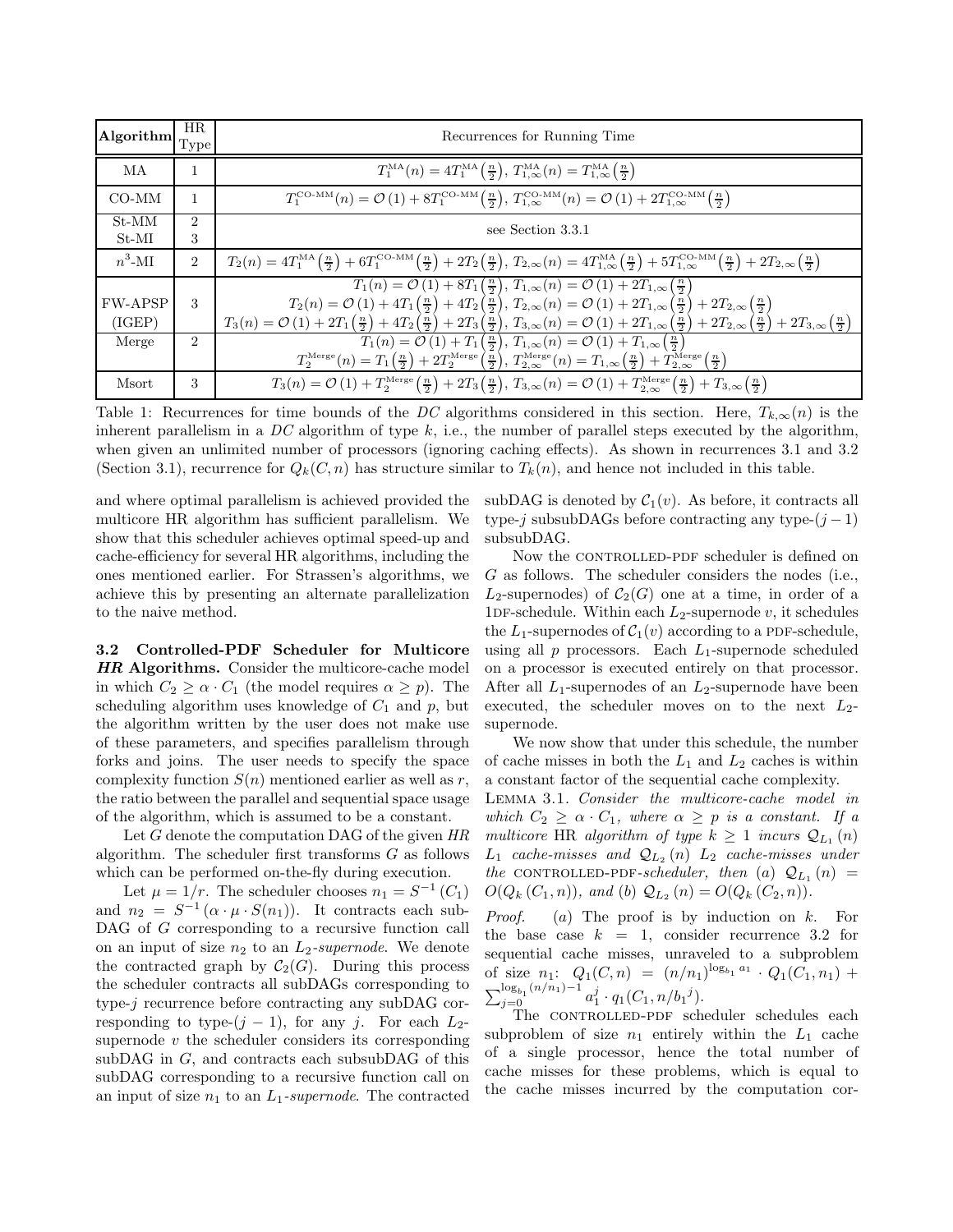responding to first term in the recurrence above, is the same in both the sequential execution and in the controlled-pdf schedule. The second term represents computation outside the  $L_1$  supernodes in the controlled-pdf schedule. However, by assumption,  $q_1(C_1, n) = \mathcal{O}\left(1 + C_1 \left(\frac{n}{S^{-1}(C_1)}\right)^{(\log_{b_1} a_1) - \epsilon}\right)$ , hence the summation in the second term is  $\mathcal{O}(Q_1(C_1, n))$ . Hence,  $Q_{L_1}(n) = O(Q_1(C_1, n))$ 

Assume inductively that any HR algorithm of type up to  $k - 1$  satisfies part (a) of the Lemma. Then, if we again unravel recurrence 3.2 for a type  $k$ HR algorithm down to size  $n_1$ , we can partition the terms into two parts: (i)  $(n/n_1)^{\log_{b_k} a_k} \cdot Q_k(C_1, n_1)$  +  $\sum_{j=0}^{\log_{b_k}(n/n_1)-1}a_k^j\cdot q_k(C_1,n/b_k^j);$  plus  $(ii)$  a large number of terms that are a linear combination of terms for HR of type  $k - 1$  or less. By the induction hypothesis, computations corresponding to part  $(ii)$  have cache complexity under the CONTROLLED-PDF scheduler bounded by their sequential cache complexity. The terms in part  $(i)$  are of the same form as in the base case, and by that same argument the number of  $L_1$  misses under the CONTROLLED-PDF schedule is the same as in the sequential case.

(b) Observe that while  $S(n_2) = \alpha \cdot \mu \cdot C_1$  space in the  $L_2$  cache suffices for the sequential execution on a subproblem of size  $n_2$ , we will need  $(r-1) \cdot S(n_2) = (1-\mu) \cdot \alpha \cdot C_1$  additional  $L_2$  cache space for its parallel execution. By our choice of  $n_2$ , we have  $C_2 \ge \alpha \cdot C_1 = S(n_2) + (r - 1) \cdot S(n_2)$ , and hence the cache is large enough to accommodate the extra space needed by the parallel algorithm. Therefore, the parallel  $L_2$  cache complexity of the algorithm is given by recurrence 3.2 for  $Q_k$  on a cache of size  $C_2 - (r - 1) \cdot S(n_2) \geq \mu \cdot C_2$ . Hence, using Observation 3.1, and letting  $S^* = S^{-1}(\mu \cdot C_2)$ , we obtain,  $\mathcal{Q}_{L_2}(n) = \mathcal{O}(Q_k(\mu \cdot C_2, n)) =$  $\mathcal{O}\left(\mu \cdot C_2 \cdot \left(n/S^*\right)^{\beta(k)} \cdot \log^{\gamma(k)-1}\left(n/S^*\right)\right)$ =  $\mathcal{O}\left(C_2 \cdot \left(n/S^{-1}(C_2)\right)^{\beta(k)} \cdot \log^{\gamma(k)-1}\left(n/S^{-1}(C_2)\right)\right)$ =

 $\mathcal{O}(Q_k(C_2, n))$  (since  $S(\Theta(n)) = \Theta(S(n))$ ). □

Note that unlike PDF and WS, CONTROLLED-PDF is not a greedy schedule—processors may idle (waiting for the completion of an  $L_2$ -supernode) in order to guarantee the bounds in Lemma 3.1. We show next that under certain general conditions, this idling does not effect the parallel time complexity by more than a constant factor. Given the high cost of cache misses (e.g., 300 cycles for fetching from memory), reducing misses can often lead to faster overall execution times in practice, even with a modest amount of imposed idling.

With CONTROLLED-PDF a  $p$ -fold speed-up is achiev-

able provided the HR algorithm has sufficient parallelism within it to counteract the slowdown caused by the serialization within the  $L_1$  supernodes. To achieve this, it is necessary to have a sufficiently large  $n_2$ , i.e., a sufficiently large  $\alpha$ , as described below.

In recurrence 3.1, let  $f_k(n) = t_k(n) +$  $\sum_{i=1}^{k-1} a_{k,i} \cdot T_i\left(\frac{n}{b_i}\right)$  (hence  $T_k(n) = f_k(n) + a_k \cdot T_i\left(\frac{n}{b_k}\right)$ ).

Let  $T_{i,\infty}$  denote the inherent parallelism in the typei HR and let  $f_{i,\infty}$  represent the inherent parallelism in its divide and combine steps. Then,  $T_{i,\infty}$  will satisfy the following recurrence for some  $a_{i,\infty} \leq a_i$ :

$$
T_{i,\infty}(n) = a_{i,\infty} T_{i,\infty}(n/b_i) + f_{i,\infty}(n)
$$

On  $p$  processors this type-i HR will run in time  $\mathcal{O}(T_i(n)/p + T_{i,\infty}(n))$  using a standard Brent-type schedule. We now analyze the number of parallel steps under the CONTROLLED-PDF-schedule.

Let  $T_{i,\infty}(n_2, n_1)$  denote the inherent parallelism of a type-i  $L_2$ -supernode,  $1 \leq i \leq k$ , under the controlled-pdf scheme. Then we have

$$
T_{i,\infty}(n, n_1) \leq \begin{cases} T_i(n) & \text{if } n \leq n_1, \\ a_{i,\infty} T_{i,\infty}(n/b_i) + f_{i,\infty}(n) & \text{otherwise} \end{cases}
$$

On  $p$  processors the CONTROLLED-PDF-scheduler will execute this type-i  $L_2$ -supernode in  $T_{i,p}(n_2)$  $T_i(n_2)/p + T_{i,\infty}(n_2, n_1)$  parallel steps. Thus the controlled-pdf scheduler achieves optimal parallel speed-up if

(3.3) 
$$
\frac{T_i(n_2)}{p} = \Omega(T_{i,\infty}(n_2, n_1)).
$$

All of the parallelism is realized during the process of reducing the input size from  $n_2$  to  $n_1$ , and subproblems of size  $n_1$  are executed sequentially under the CONTROLLED-PDF schedule. Since  $n_2$  depends on  $\alpha \cdot C_1$ , the ability to achieve optimal speed-up depends on whether  $\alpha$  is sufficiently large to satisfy equation 3.3, and is dependent on the inherent parallelism in the HR algorithm. The multi-core cache model requires  $C_2 \geq \alpha \cdot C_1$  for  $\alpha = p$ , and we may sometimes need to use a value of  $\alpha > p$  in order to achieve full parallelism, as we shall see in some of the applications considered below. It should be noted that in practice  $\alpha$  is much larger than p.

3.3 Applications. Applications of our scheme for HR algorithms include the following. Type 1:

- MA: Recursive matrix addition
- CO-MM: Cache-oblivious matrix multiplication (does not assume associativity of additions)

Type 2:

• St-MM: Strassen's matrix multiplication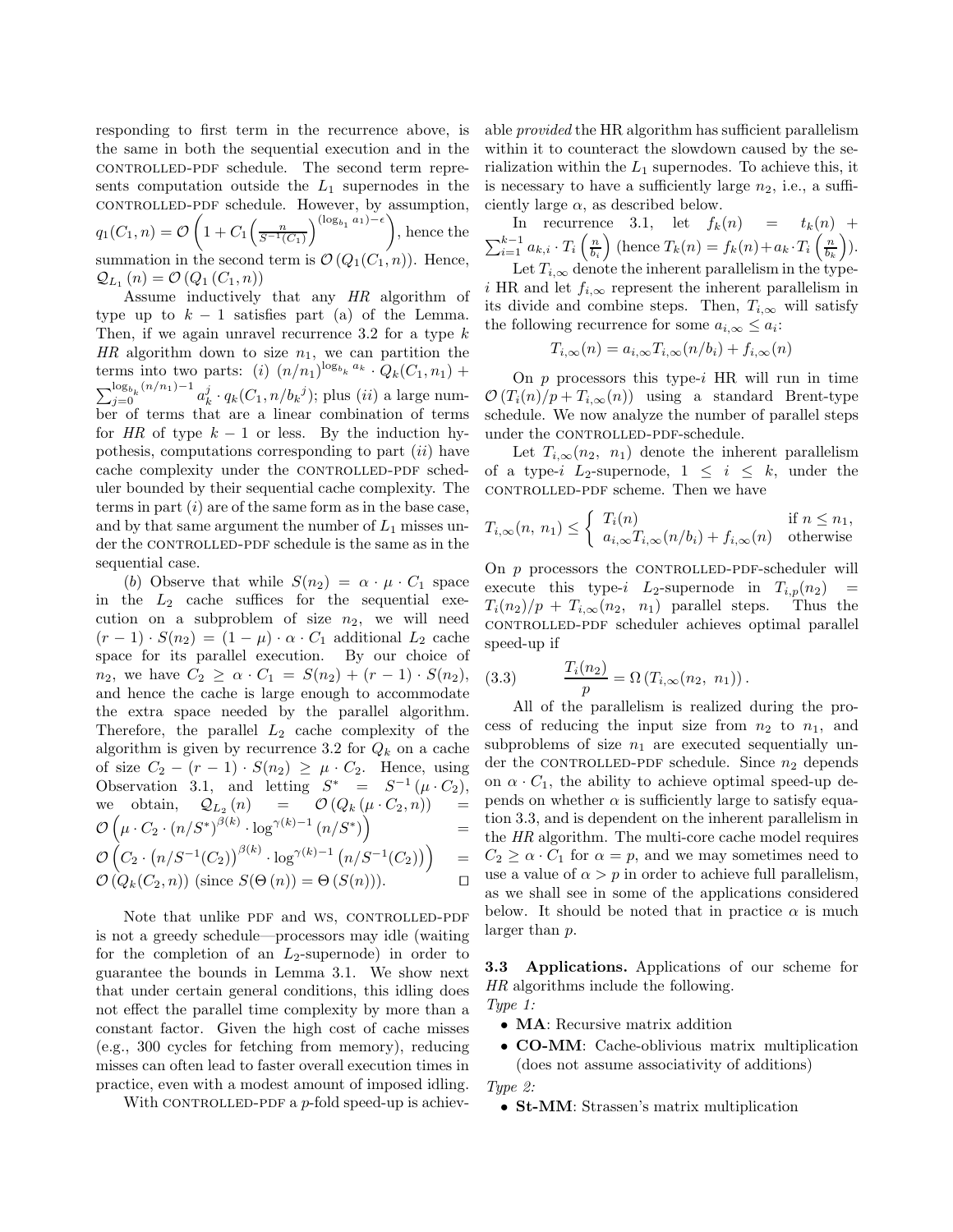| Algorithm                | HR<br>Type     | T(n)             | Q(C, n)                         | $T_\infty(n)$                                         | S(n)             | n <sub>1</sub> | $T_\infty(n_2, n_1)$                                            | $\alpha \geq$                                     |
|--------------------------|----------------|------------------|---------------------------------|-------------------------------------------------------|------------------|----------------|-----------------------------------------------------------------|---------------------------------------------------|
| MA                       |                | $\overline{n}^2$ | $rac{n^2}{B}$                   |                                                       | $n^2$            | $\sqrt{C_1}$   | $C_1 + \log \alpha$                                             | р                                                 |
| $CO-MM$                  | $\mathbf{1}$   | $n^3$            | $rac{n^3}{B\sqrt{C}}$           | $\boldsymbol{n}$                                      | $n^2$            | $\sqrt{C_1}$   | $C_1^{\frac{3}{2}}\cdot\sqrt{\alpha}$                           | $\boldsymbol{p}$                                  |
| $St-MM$                  | $\overline{2}$ | $n^{\varsigma}$  | $rac{n^{\zeta}}{B\sqrt{C}}$     | $n^{\zeta-2+\epsilon}=n^{.81}$<br>arb. $\epsilon > 0$ | $n^2$            | $\sqrt{C_1}$   | $C_1 \frac{\zeta}{2} \cdot \alpha^{\frac{\zeta-2+\epsilon}{2}}$ | $p^{1+\epsilon}$ , arb. $\epsilon > 0$            |
| $St-MI$                  | 3              | $n^{\zeta}$      | $rac{n^{\varsigma}}{B\sqrt{C}}$ | $\boldsymbol{n}$                                      | $n^2$            | $\sqrt{C_1}$   | $C_1^{\frac{5}{2}}\cdot\sqrt{\alpha}$                           | $p^{\frac{2}{\zeta-1}}$                           |
| $n^3$ -MI                | $\overline{2}$ | $n^3$            | $rac{n^3}{B\sqrt{C}}$           | $n \log n$                                            | $n^2$            | $\sqrt{C_1}$   | $C_1^{\frac{3}{2}}\cdot\sqrt{\alpha}\cdot\log\alpha$            | $p \log p$                                        |
| <b>FW-APSP</b><br>(IGEP) | 3              | $n^3$            | $\frac{n^3}{B\sqrt{C}}$         | $n \log^2 n$                                          | $n^2$            | $\sqrt{C_1}$   | $C_1^{\frac{3}{2}}\cdot\sqrt{\alpha}\cdot\log^2\alpha$          | $p \log^2 p$                                      |
| Merge                    | $\overline{2}$ | $\boldsymbol{n}$ | $\frac{n}{B}$                   | $\log^2 n$                                            | $\boldsymbol{n}$ | $C_1$          | $C_1 + \log \alpha \cdot \log(\alpha C_1)$                      | $\log \alpha \cdot \log(\alpha C_1)$<br>$p \cdot$ |
| Msort                    | 3              | $n \log n$       | $\frac{n}{B} \log \frac{n}{B}$  | $\log^3 n$                                            | $\boldsymbol{n}$ | $C_1$          | $C_1 \log C_1$<br>$+\log^2 \alpha \cdot \log(\alpha C_1)$       | $\frac{\log^2\alpha}{C_1}$<br>$p \cdot$           |

Table 2: Parameter values for the applications mentioned Section 3.3. The expression for  $n_2$  is the same as that for  $n_1$  with  $C_1$  replaced by  $\alpha \cdot C_1$ . The dependence of the cache complexity on block size B is given for clarity. All values are to within a constant factor, and  $\zeta = \log_2 7$ .

•  $n^3$ -MI: Strassen's associative matrix inversion method using CO-MM and MA for the matrix multiplications and additions.

• Merge: Divide & conquer merge of two sorted lists Type 3:

- St-MI: Strassen's associative matrix inversion
- Msort: Merge-sort using the type-2 Merge.
- FW-APSP: Cache-oblivious Floyd Warshall APSP, Gaussian elimination without pivoting, and certain other applications of IGEP.

The key parameters for these applications are summarized in Tables 1 and 2. All of these are multicore HR algorithms that achieve optimal  $L_1$  and  $L_2$  cache efficiency as well as full p-fold speed-up using linear space. There is some variation in the value of  $\alpha$  needed to achieve full parallelism: MA and CO-MM achieve optimal performance for any  $\alpha > p$ . Merge and Msort have additional requirements on  $\alpha$  to achieve full parallelism that depend inversely on  $C_1$ , but these are very likely to be much smaller than  $p$  in practice; all other applications need  $\alpha$  to be at most an  $O(p^{1+\epsilon})$ , where  $\epsilon < 0.11$ for St-MI, and  $\epsilon$  is an arbitrarily small constant  $> 0$  for the other algorithms.

The results given in Table 2 for CO-MM and FW-APSP follow directly from their HR algorithms [21, 19], while MA is a trivial recursive algorithm for matrix addition. The results for  $n^3$ -MI follow by considering Strassen's matrix inversion algorithm [29], and using CO-MM for the matrix multiplications. The divide-andconquer Merge recursively divides a merge problem of total size *n* into two merge problems of sizes  $\lceil \frac{n}{2} \rceil$  and  $\lfloor \frac{n}{2} \rfloor$  [7], which is then used in mergesort (Msort).

3.3.1 St-MM and St-MI. Strassen's matrix multiplication algorithm [29], which recursively multiplies seven matrices with half the number of rows is a type-2 HR algorithm that uses the trivial type-1 HR for matrix addition in its divide and combine steps. Since all of the seven recursive calls can be performed in parallel, the algorithm achieves  $O(\log n)$  parallel time given sufficient number of processors. The time bounds  $T_1(n)$  for MA and  $T_2(n)$  for St-MM and their parallel time bounds satisfy the following recurrences: (i)  $T_1(n) = 4 \cdot T_1(n/2)$ ; (ii)  $T_2(n) = 7 \cdot T_2(n/2) + c \cdot T_1(n/2)$ ; (iii)  $T_{1,\infty}(n) =$  $T_{1,\infty}(n/2)$ ; and (iv)  $T_{2,\infty}(n) = T_{2,\infty}(n/2) + T_{1,\infty}(n/2)$ , Hence the parameters of this computation are:

- $T_2(n) = O(n^{\log_2 7})$  and  $T_{2,\infty}(n) = O(\log n)$ ; and sequential space requirement,  $S(n) = \Theta(n^2)$ .
- On  $p \text{ processors } T_{1,p}(n) = n^2/p \text{ and } T_{2,p}(n) =$  $O(\frac{n^{\zeta}}{p} + \log n)$ , where  $\zeta = \log_2 7$ .

This parallelization does not lead to a multicore  $HR$  since the space requirement with p processors is  $p^{1-\frac{2}{\zeta}}n^2$ . We consider instead the following alternate parallelization of Strassen's algorithm. We unravel the recursion a constant number of times  $k$  so that we recursively multiply  $\frac{n}{2^k} \times \frac{n}{2^k}$  matrices. There are  $7^k$ recursive matrix multiplications, which we perform in  $\tau = \lceil \frac{7^k}{4^k - 1} \rceil$  $\frac{7^k}{4^k-1}$  steps, each step performing at most  $4^k-1$ matrix multiplications in parallel, with the matrices to be multiplied chosen to maximize the number of matrix additions that can be performed in that step. This leads to the following recurrences for the parallel time  $T_{\infty}$  and parallel space complexity  $S_{\infty}$ :

$$
T_{\infty}(n) = \tau \cdot T_{\infty}(n/2^k) + c' \cdot T_1(n/2^k)
$$

$$
S_{\infty}(n) \le (4^k - 1) \cdot S_{\infty}(n/4^k) + \Theta(n^2)
$$

This leads to the solution  $S_{\infty}(n) = O(n^2)$  for the space. For  $T_\infty(n)$  we have

$$
T_{\infty}(n) = O(n^{\frac{1}{k}\log \tau}) = O(n^{\log_2 7 - \log_2 4 + \epsilon})
$$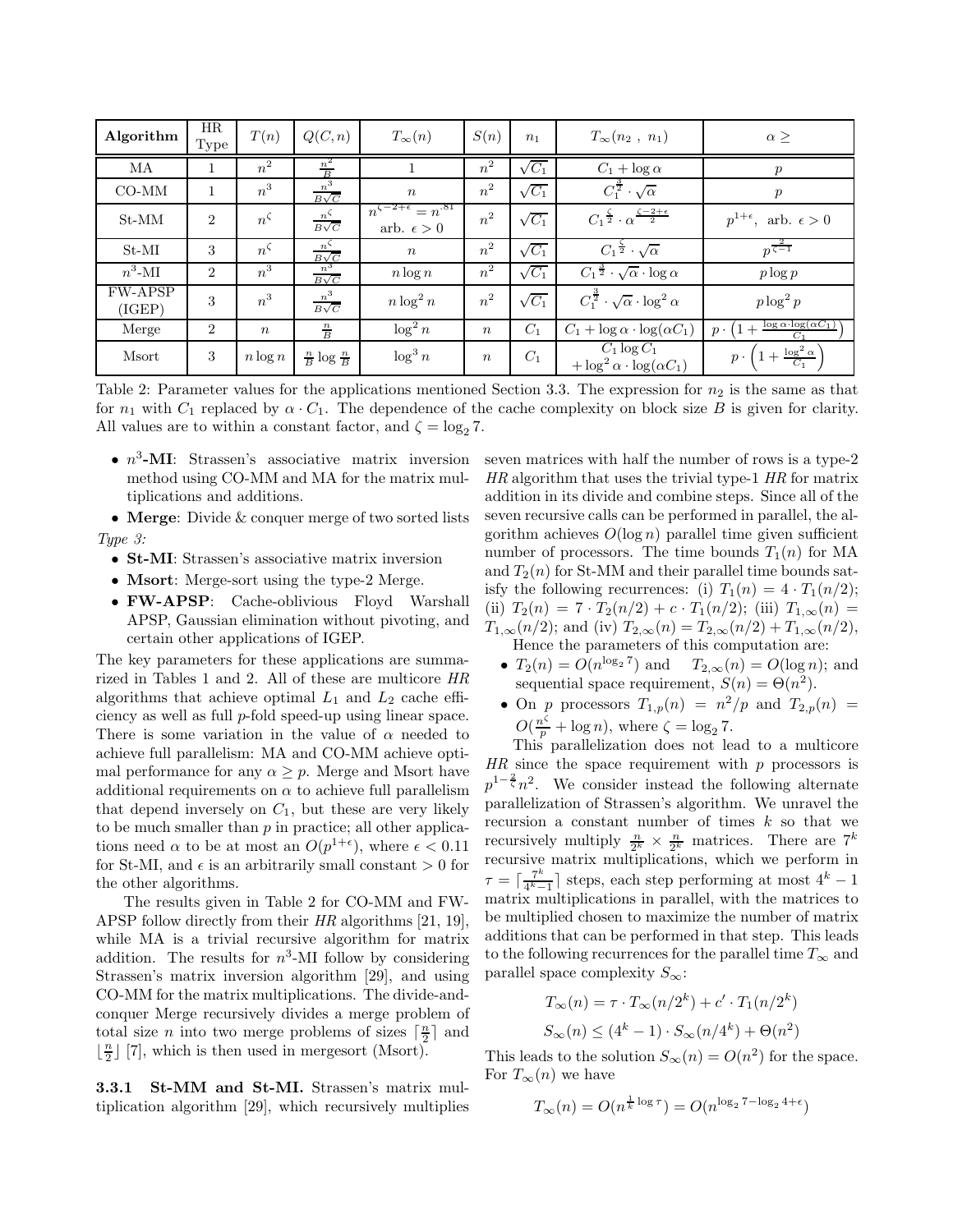#### for an arbitrarily small constant  $\epsilon > 0$ .

Hence this gives a multicore HR algorithm with  $T_{\infty}(n) = O(n^{0.81}).$ 

We also need to investigate the constraint on  $\alpha$ implied by equation 3.3. Since  $S(n) = \Theta(n^2)$  we have  $n_1 = \sqrt{C_1}$  and  $n_2 = \sqrt{\alpha \cdot C_1}$ . Recall  $\zeta = \log_2 7$ . We have  $T_2(n_2) = (\sqrt{\alpha \cdot C_1})^{\zeta}$  and  $T_{\infty}(n_2 ; n_1) =$  $(\sqrt{\alpha})^{\frac{1}{k} \log \tau} (\sqrt{C_1})^{\zeta}$ , hence since  $\frac{1}{k} \log \tau = \zeta - 2 + \epsilon$ , by equation 3.3 we need

$$
(\sqrt{\alpha \cdot C_1})^{\zeta}/p \ge (\sqrt{\alpha})^{\zeta - 2 + \epsilon} (\sqrt{C_1})^{\zeta} \quad \text{or} \quad \alpha \ge p^{1 + \epsilon}
$$

for any arbitrarily small  $\epsilon > 0$  (using a suitable choice of  $k$ ).

In St-MI, Strassen's divide-and-conquer algorithm for matrix inversion, both divide and combine steps use MA and St-MM and the matrix inversion complexity  $T_3$  satisfies the following recurrences (where  $T_2$  and  $T_1$ are the sequential complexities of St-MM and MA given above, and the  $c_i$  and  $d_i$  are suitable constants).

$$
T_3(n) = 2 \cdot T_3(n/2) + c_1 \cdot T_2(n/2) + c_2 \cdot T_1(n/2)
$$
  

$$
T_{3,\infty}(n) = 2 \cdot T_{3,\infty}(n/2) + d_1 \cdot T_{\infty}(n/2) + d_2 \cdot T_{1,\infty}(n/2)
$$

Since the two recursive computations of inverses are performed sequentially the space bound is given by  $S(n) = S(n/2) + O(n^2)$ , and hence  $S(n) = O(n^2)$ . Hence St-MI has the parameters listed in Table 2.

# 4 Cache Efficiency of Edge Separable Graphs

We consider the problem of multiplying a sparse matrix by a dense vector. We describe a simple cache-oblivious algorithm which has good cache performance when the matrix (viewed as a graph) has small separators. We then show that a parallel variant has good cache performance under the multicore-cache model when using a CONTROLLED-PDF scheduler. Real-world matrices (graphs) often have small separators because either they are embedded in some low-dimensional space (e.g., planar graphs or 3d meshes), or they represent some form of community or locality  $(e.g., a web graph).$ 

Let  $S$  be a class of graphs closed under the subgraph relation. We say that S satisfies a  $f(n)$ -edge separator *theorem* if there are constants a between  $\frac{1}{2}$  and 1 and b > 0 such that every graph  $G = (V, E)$  in S with n vertices can be partitioned into two sets of vertices  $V_1$  and  $V_2$ each of size at most an such that  $|\{(u, v) \in E | (u \in$  $V_1 \wedge v \in V_2$ )  $\vee (u \in V_2 \wedge v \in V_1)\$   $\leq bf(n)$  [26]. Let the support graph  $G = (V, E)$  of an  $n \times n$  matrix be the graph with  $V = \{1, ..., n\}$  and  $E = \{(i, j) | A[i, j] \neq 0\}.$ We say that a matrix satisfies an  $f(n)$ -edge separator theorem if its support graph satisfies such a theorem. We say a  $\pi$ -reordering of a matrix is a permutation of



Figure 2: Row-major representation of a sparse matrix.

both the rows and columns by  $\pi$ . In the support graph this corresponds to a permutation  $\pi$  of the vertex labels. We note that graphs that belong to a class that satisfies an  $n^{\epsilon}$ -edge separator for  $\epsilon$  < 1 have bounded degree.

The row-major representation of a sparse matrix A is the pair  $(A_v, A_o)$  where  $A_v$  is a vector of all the nonzero elements stored adjacently sorted first by row and then by column, and each element  $A_{ij}$  is stored as a pair consisting of the value  $(A_{ij})$  and the column number  $(j)$ , as shown in Figure 2.  $A_o$  is a vector containing the start location (index) of each row in  $A_v$ . The rowmajor matrix algorithm for multiplying a row-major representation of a sparse matrix  $A$  by a dense vector  $x$ is defined as follows:

for 
$$
i = 1
$$
 to  $|A_o|$   
\n $y[i] = 0$   
\nfor  $k = A_o[i]$  to  $A_o[i + 1] - 1$   
\n $(j, a) = A_v[k];$   
\n $y[i] = y[i] + a * x[j];$ 

We first consider the cache performance of this sequential algorithm.

LEMMA 4.1. Any  $n \times n$  matrix A satisfying an  $n^{\epsilon}$ -edge separator theorem for  $\epsilon < 1$  can be reordered so that the row-major algorithm generates at most  $O(n/B +$  $n/M^{1-\epsilon})$  cache misses in the cache-oblivious model with block size B and cache size M.

Proof. The row-major algorithms scans the rows in order. The number of non-zeros is  $O(n)$  because of the separator theorem. Since  $A_v$  and  $A_o$  are laid out in order, the number of cache misses caused by reading these is  $O(n/B)$ . Furthermore, y is scanned in order creating another  $O(n/B)$  cache misses.

We now consider the accesses to  $x[j]$ . Let G be the support graph for  $A$ . Consider a separator tree  $T$ for G constructed by applying the separator theorem to the whole graph to get two components, and then recursively applying the separator theorem to each component until only a single node remains at each leaf of the tree. We refer to the left to right ordering of the leaves as a separator ordering of the vertices of G. We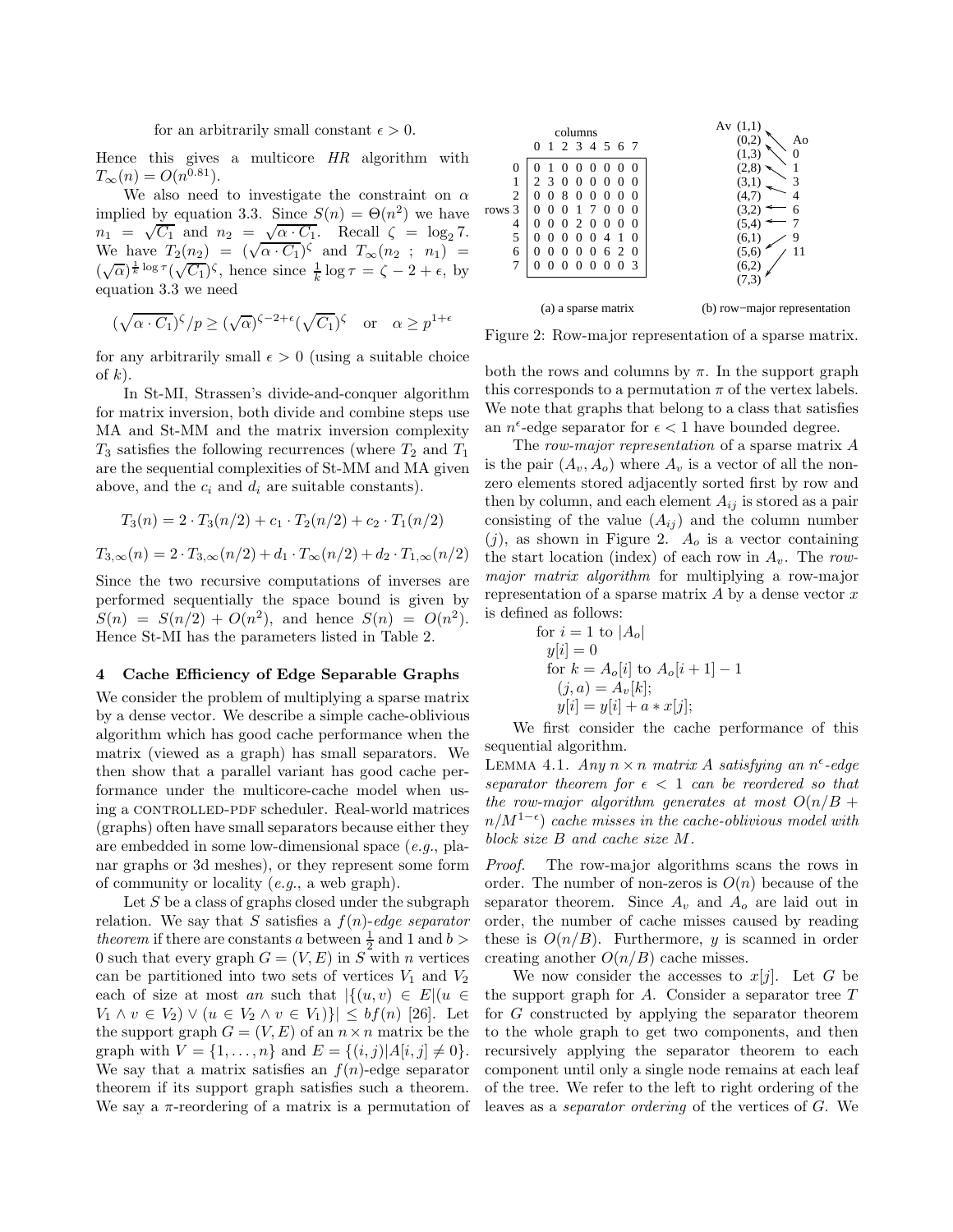show that the row-major algorithm  $\pi$ -reordered to the separator ordering satisfies the desired bounds.

As we scan through the rows of the matrix in the row-major algorithm consider keeping a window of width  $M$  of the vector  $x$  loaded in the cache (technically we need three additional blocks for  $A_v$ ,  $A_o$  and y). This window is centered as the current row number. The total number of misses to load the window as we scan along the rows is  $n/B$ . Consider any subtree T' of T that contains  $i$  and is of size (number of leaves) at most  $M/2$ . When the algorithm is at a row i consider a nonzero element  $A_{ij}$  that is processed causing a read of  $x[j]$ . This corresponds to an edge  $(i, j)$  in the graph. If j is within the subtree then  $x[j]$  is a cache hit (*i.e.*,  $j$  is within the window). We therefore only need to consider edges that separate a tree that is larger than  $M/2$ , and we assume all of these will cause a cache miss. The number of such edges is bounded by the following recurrence:

$$
R(n) = \begin{cases} \max_{1/2 \le a' \le a} \{ R(a'n) + R((1 - a')n) \\ +bn^{\epsilon} \}, & \text{if } n > M/2 \\ 0, & \text{otherwise,} \end{cases}
$$

where  $a$  and  $b$  are the parameters of the separator theorem. By induction we can verify that  $R(n) \leq$  $k(n/(M/2)^{1-\epsilon} - n^{\epsilon})$ , where  $k = b/(a^{\epsilon} + (1-a)^{\epsilon} - 1)$ . The total number of misses is therefore bounded by  $O(n/B)$ for scanning A, y, and the window of x, and  $O(n/M^{1-\epsilon})$ for any accesses to  $x$  outside the window. Since we assume an LRU cache we note that we can simply charge each miss outside the window twice—once for accessing the x[i] and once for refilling the window slot. □

This bound can be compared to the bounds presented by Bender et al. [10]. For their version that can choose the memory layout and for  $m = O(n)$  the bounds are  $\Theta\left(\min\left\{\frac{n}{B}\left(1+\log_{M/B}\frac{n}{M}\right),n\right\}\right)$ . They show this is optimal. Because of the separator properties, however, our bounds are significantly better with only an additive term with respect to the scanning time  $n/B$ instead of the multiplicative term.

We now consider the following simple divide-andconquer parallel version of the row major algorithm. The parallel row-major algorithm divides the rows in half (first  $n/2$  and second  $n/2$ ), and in parallel calculates the results for each half. Recurse until there is a single row. As in Section 3, we use a CONTROLLED-PDF to schedule the algorithm. Here we use  $n_1$  and  $n_2$  to be the number of rows that are grouped in an  $L_1$  and  $L_2$  supernode, respectively. Specifically, we use a 1DFschedule on the  $L_2$  supernodes until we reach a problem of size  $n_2$  or less, then we use a PDF-schedule on the  $L_1$ supernodes, and within the  $L_1$  supernodes  $(n_1$  or fewer rows) we use a sequential 1DF-schedule. Lemma 3.1

can easily be extended to consider this algorithm, but here we show the cache complexity directly using the separator properties.

LEMMA 4.2. Any  $n \times n$  matrix A satisfying an  $n^{\epsilon}$ edge separator theorem with  $\epsilon$   $<$  1 can be reordered so that parallel row-major algorithm using the controlled-pdf-scheduler for some suitable choice of supernode sizes, incurs  $O(n/B + n/C_1^{1-\epsilon})$   $L_1$  cache misses and  $O(n/B + n/C_2^{1-\epsilon})$   $L_2$  cache misses.

Proof. We use the same reordering as in Lemma 4.1. The bounds on the  $L_1$  cache follow from the Lemma because we can apply the window argument as we sweep the rows in individual processors in an  $L_1$  supernode, but we need to account of the fact that each group might start with an empty  $L_1$  cache and have to fill the  $L_1$  cache. Since there are  $n/n_1$   $L_1$  supernodes each needing to load  $O(C_1/B)$  blocks, the filling will create  $O(nC_1/(n_1B))$  L<sub>1</sub> misses. If we pick  $n_1 \geq C_1$  this  $O(n/B)$  term can be counted against scanning the rows of the matrix. For the  $L_2$  cache we select  $n_2 \leq C_2/2$  and can therefore fit the  $L_2$  supernode in half the cache. We can make a similar argument as in Lemma 4.1 but with the window centered at the middle of the  $L_2$  supernode (in row order). If we consider the leftmost and rightmost  $L_1$  supernode within the current  $L_2$  supernode they are both at least  $C_2/4$  away from the end of the window. Therefore their cache characteristics are no worse than in the sequential case with a cache half as big  $(C_2/2)$ . Furthermore as we move from one  $L_2$  supernode to the next  $L_2$  supernode, the windows overlap so we do not create additional misses during the transitions. ⊓⊔

Comparing Lemmas 4.1 and 4.2, we see that the  $L_1$  and the  $L_2$  cache complexities on the multicorecache model are within constant factors of the sequential  $L_1$  and  $L_2$  cache complexities. The parallel time for the parallel row-major algorithm is efficient if we pick  $n_1 = C_1$  and  $n_2 = C_2/2$  so  $n_2/n_1 = C_2/(2C_1)$  and as long as  $\alpha \ge p(1 + \frac{\log \alpha}{C_1}).$ 

In practice, the same matrix is typically used repeatedly, e.g., as part of an iterative solver or with different vectors. Thus, as in [10], we do not account for the cost of preprocessing the matrix into a desired layout, as this cost is amortized over many repeated uses.

# 5 Conclusion

In this paper we have proposed the multicore-cache model, which captures the cache configuration of current and proposed chip multiprocessors by including a shared  $(L_2)$  cache and associating a private  $(L_1)$  cache with each processor. Previous schedulers that tried to optimize cache complexity in the parallel setting